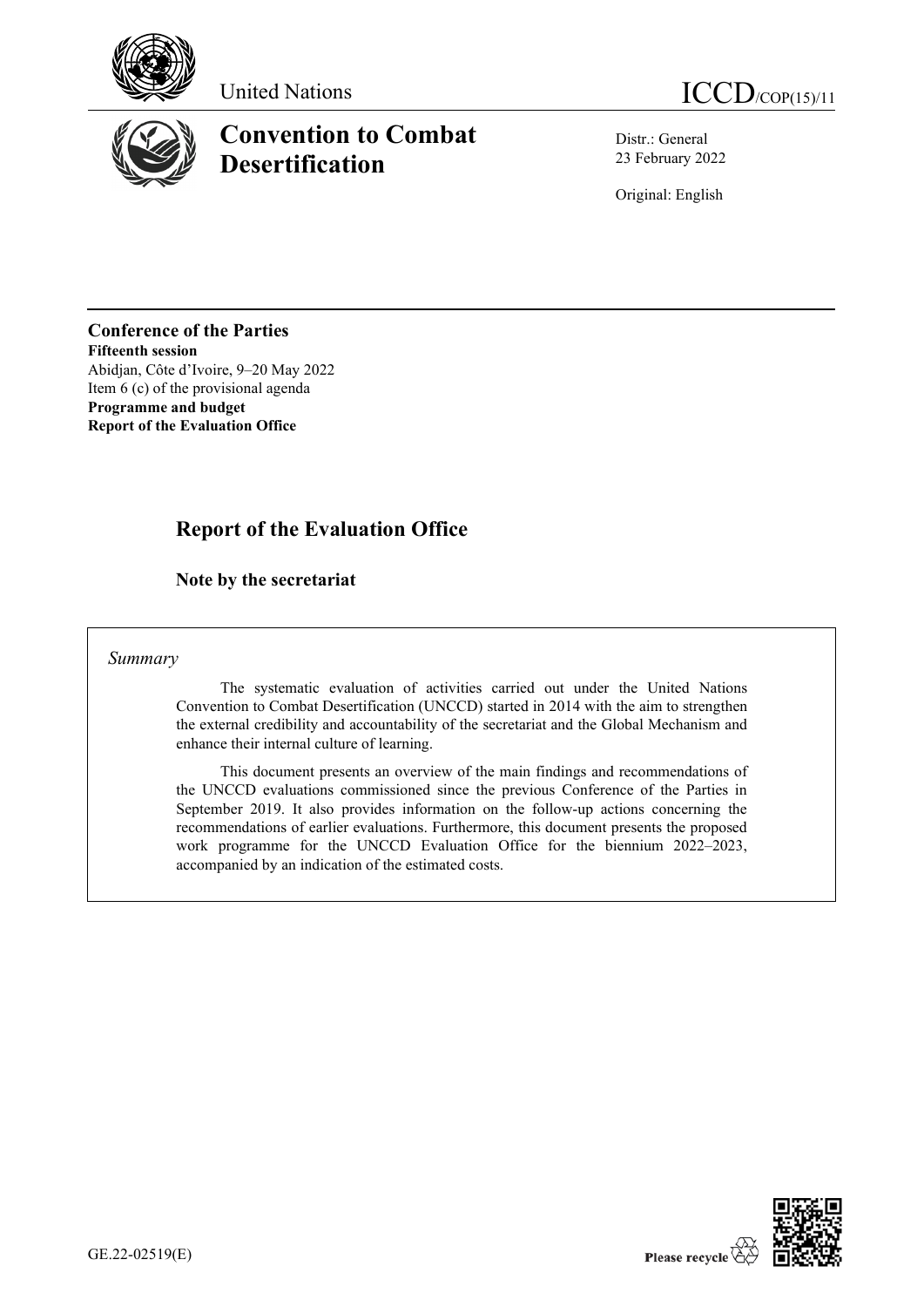# Contents

|      |                |                                                                                                                                               | Paragraphs | Page           |
|------|----------------|-----------------------------------------------------------------------------------------------------------------------------------------------|------------|----------------|
| Ι.   |                |                                                                                                                                               | $1 - 5$    | 3              |
| П.   |                | United Nations Convention to Combat Desertification evaluations in 2020-2021.                                                                 | $6 - 56$   | $\overline{4}$ |
|      | А.             |                                                                                                                                               | $7 - 11$   | $\overline{4}$ |
|      | В.             | United Nations Convention to Combat Desertification participatory                                                                             | $12 - 17$  | 5              |
|      | $C_{\cdot}$    |                                                                                                                                               | $18 - 23$  | 6              |
|      | D.             | Evaluation report and elements of a new strategy: Enhancing business                                                                          | $24 - 35$  | 7              |
|      | Е.             | Evaluation of United Nations Convention to Combat Desertification<br>support to the development of land degradation neutrality transformative | $36 - 43$  | 9              |
|      | F <sub>r</sub> |                                                                                                                                               | $44 - 48$  | 11             |
|      | G.             | Participant survey: Fourteenth session of the Conference of the Parties                                                                       | $49 - 56$  | 11             |
| III. |                | Follow-up to earlier United Nations Convention to Combat Desertification                                                                      | $57 - 72$  | 13             |
|      | А.             |                                                                                                                                               | $59 - 60$  | 13             |
|      | <b>B.</b>      | Evaluation of project Front Local Environnemental pour une Union Verte                                                                        | $61 - 63$  | 13             |
|      | C.             | Prospective assessment: Additional arrangements for drought under the<br>United Nations Convention to Combat Desertification (May 2019)       | 64–65      | 14             |
|      | D.             | Evaluation of the Land Degradation Neutrality Target Setting Programme                                                                        | $66 - 67$  | 14             |
|      | Е.             | Evaluation of cooperation between the World Overview of Conservation<br>Approaches and Technologies (WOCAT) and the secretariat (April 2018)  | $68 - 70$  | 14             |
|      | $F_{\rm{L}}$   | Evaluation of the Global Land Outlook (December 2017)                                                                                         | $71 - 72$  | 15             |
| IV.  |                |                                                                                                                                               | $73 - 74$  | 15             |
| V.   |                |                                                                                                                                               | $75 - 76$  | 16             |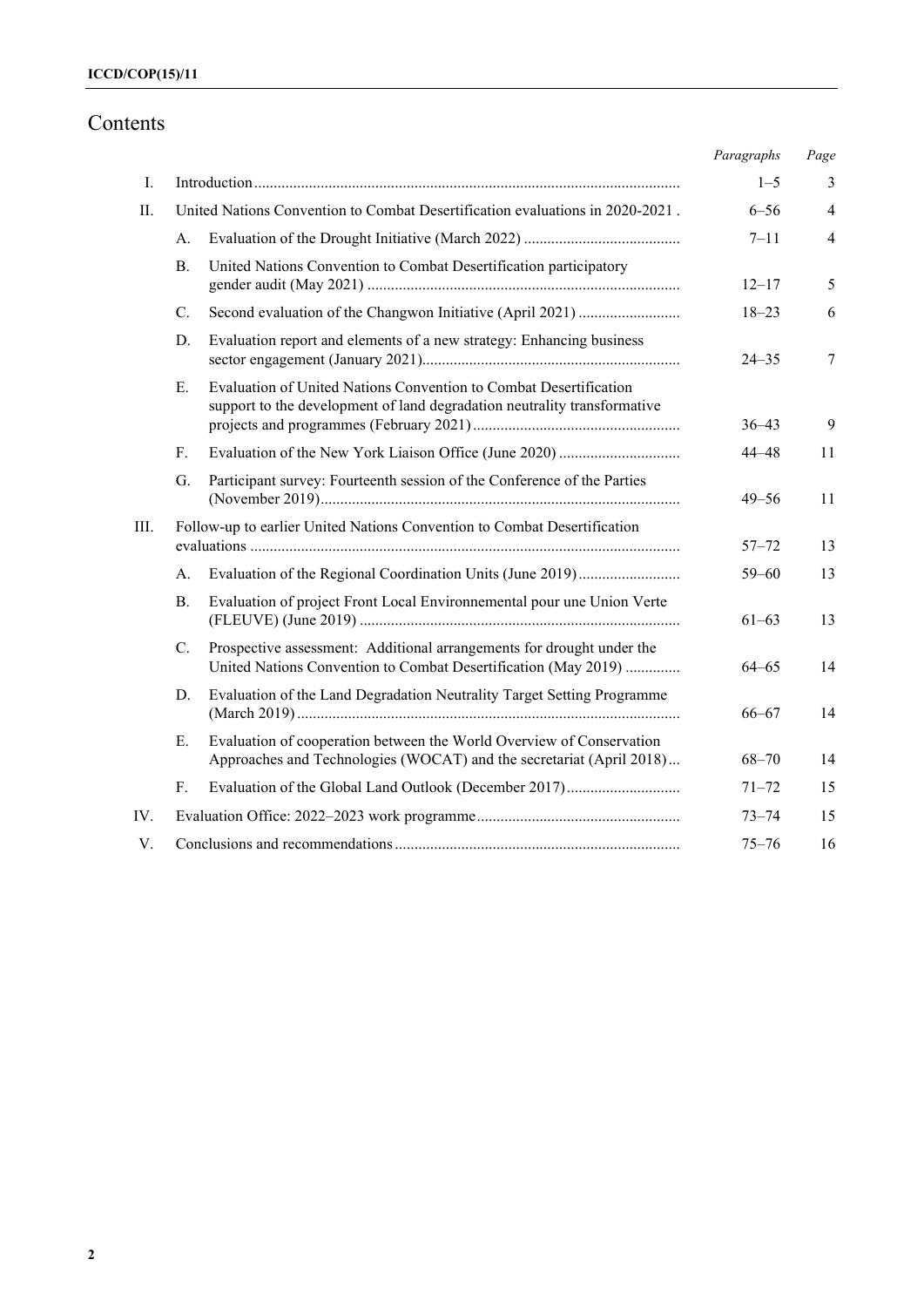### **I. Introduction**

1. The United Nations Regulations and Rules Governing Programme Planning, the Programme Aspects of the Budget, the Monitoring of Implementation and the Methods of Evaluation indicate that all programmed activities shall be evaluated over a fixed time period, with the objectives to (a) determine as systematically and objectively as possible the relevance, efficiency, effectiveness and impact of the organization's activities in relation to their objectives; (b) enable the secretariat and Member States to engage in systematic reflection with a view to increasing the effectiveness of the main programmes of the organization by altering their content and, if necessary, (c) reviewing their objectives. The evaluation findings are requested to be communicated to Member States through intergovernmental bodies. [1](#page-2-0)

2. The systematic evaluation of activities carried out under the United Nations Convention to Combat Desertification (UNCCD) started in 2014, with the aim to strengthen the external credibility and accountability of the secretariat and the Global Mechanism (GM) and enhance their internal culture of learning. The evaluations are usually prepared by independent professional evaluators and planned and supervised by the UNCCD Evaluation Office. This office also arranges for knowledge-sharing of the evaluation outcomes and follows up on the implementation of evaluation recommendations. Most UNCCD evaluations apply the Organisation of Economic Co-operation and Development/Development Assistance Committee (OECD/DAC) standard evaluation criteria<sup>[2](#page-2-1)</sup> of relevance, coherence, effectiveness, efficiency, impact and sustainability, which are complemented by an additional criterium of gender responsiveness.

3. The evaluation reports and related management responses are openly accessible to Parties and other stakeholders through the UNCCD Evaluation Office web page. [3](#page-2-2) They are presented at meetings of the Conference of the Parties (COP) in the context of the agenda item on programme and budget and represent an important aspect of informing Parties of progress made toward the objectives of the UNCCD workplan, following a results-based management approach. The workplan of the Evaluation Office for the forthcoming biennium is also presented at each COP.

4. At its fourteenth session, the COP considered the recommendations of the independent evaluations and assessments that had been carried out during the biennium 2018–2019, and requested the secretariat and the GM to use these recommendations in planning and conducting their work. The COP also noted the proposed 2020–2021 workplan of the Evaluation Office and requested the Executive Secretary to report to the COP at its fifteenth session (COP 15) on the outcomes of the evaluations that will be conducted in 2020–2021 and on the action taken to meet the pending recommendations of earlier evaluations, as appropriate.

5. This document presents an overview of the main findings and recommendations of those UNCCD evaluations that were commissioned during the biennium 2020–2021. It also provides information on the follow-up actions of earlier evaluations. Furthermore, this document presents the proposed work programme for the Evaluation Office for the biennium 2022–2023, accompanied by an indication of the estimated costs that would be covered from the UNCCD core budget.

<span id="page-2-0"></span><sup>&</sup>lt;sup>1</sup> United Nations Regulations and Rules Governing Programme Planning, the Programme Aspects of the Budget, the Monitoring of Implementation and the Methods of Evaluation. ST/SGB/2018/3, 1 June 2018.

<span id="page-2-1"></span><sup>&</sup>lt;sup>2</sup> For more information about the OECD/DAC evaluation standards, please see [<https://www.oecd.org/dac/evaluation/daccriteriaforevaluatingdevelopmentassistance.htm>](https://www.oecd.org/dac/evaluation/daccriteriaforevaluatingdevelopmentassistance.htm).

<span id="page-2-2"></span><sup>3</sup> [<www2.unccd.int/about-us/evaluation-office>](https://www.unccd.int/about-us/evaluation-office).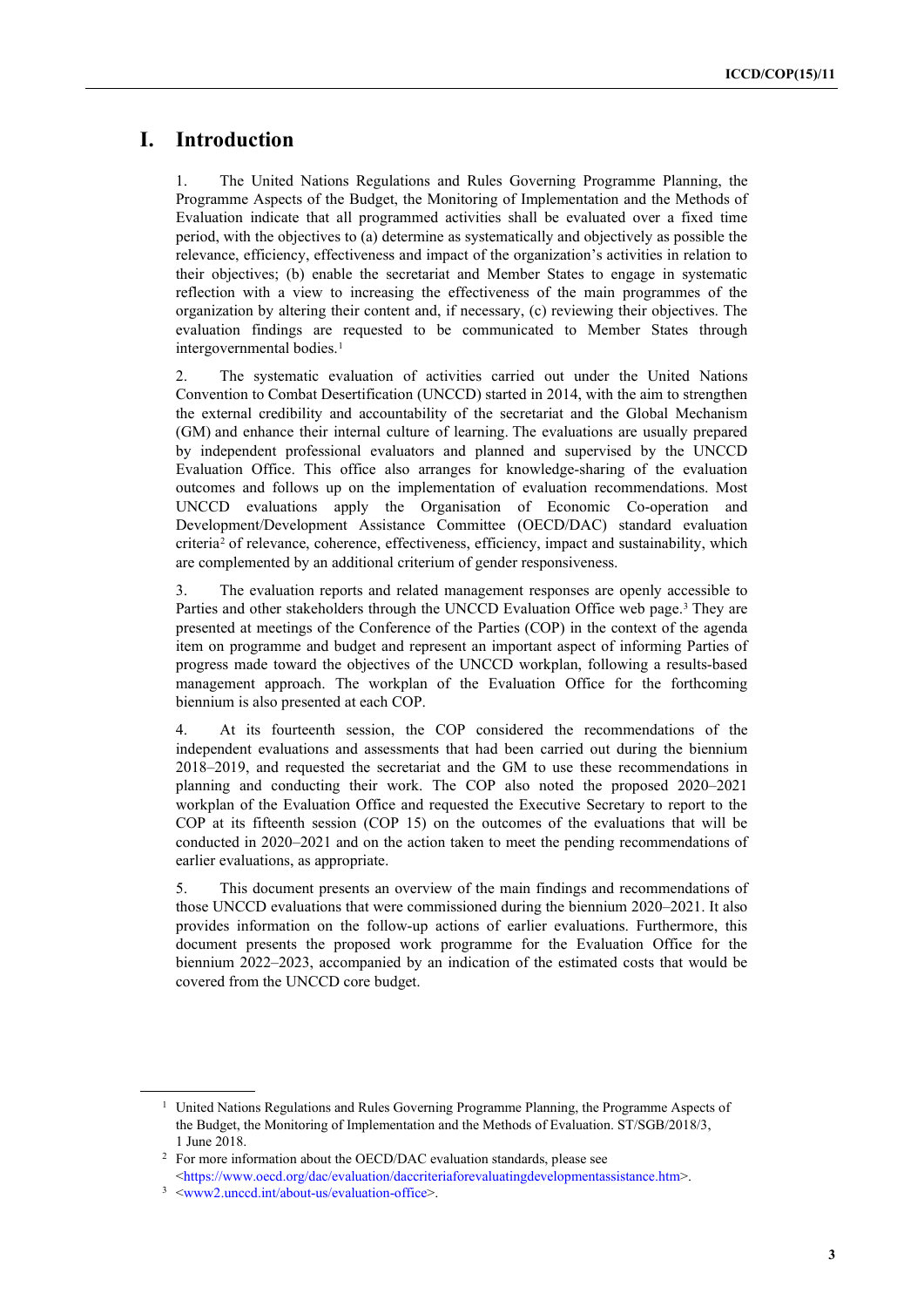### **II. United Nations Convention to Combat Desertification evaluations in 2020–2021**

6. Since COP 14, five evaluations were commissioned by the UNCCD Evaluation Office; one of which was a broader study on business sector engagement, including also potential elements for a new business sector strategy. In addition, the Evaluation Office completed a participant satisfaction survey immediately after COP 14 and carried out an internal participatory gender audit. An overview of the findings and recommendations of these evaluations and studies, starting with the most recent, is presented in the following chapters, while the full reports can be accessed on the Evaluation Office web page. The internal gender audit report is not publicly available as it contains information that may be connected with specific staff members of the UNCCD, but more details of that report may be provided to Parties at request.

#### **A. Evaluation of the Drought Initiative (March 2022)**

7. The mitigation of the effects of drought has always been an important driver and objective for the UNCCD ever since the Convention's establishment in 1994. However, the centrality of drought to the UNCCD's work has increased significantly in recent years, not least through the adoption of the UNCCD 2018–2030 Strategic Framework and its strategic objective 3 that focuses exclusively on drought. In 2018, the COP launched a Drought Initiative, providing up to EUR 1.8 million of funding to increase the resources and momentum behind the UNCCD's drought-focused work, further deepen coordination and collaboration with institutional partners such as the Food and Agriculture Organization of the United Nations and the World Meteorological Organization, and shift regional and national drought management approaches from being reactive (responding to drought) towards being proactive (preparing for drought).

8. As the Drought Initiative closed at the end of 2021, an external evaluation was commissioned in January 2022 to provide an overall independent assessment of the Initiative, paying particular attention to the results achieved and their contribution to the priorities of the UNCCD and the aims set for the Initiative, and to identify key lessons and recommendations in order to guide current and future actions. The evaluation will be completed in March 2022, and its provisional findings are presented below.

9. The evaluation findings indicate that the Drought Initiative was a timely, relevant, effective and efficiently managed intervention. It has helped to raise the profile and understanding of drought preparedness at national and regional levels, in some instances helping to bring together institutions that did not previously cooperate or even recognize their shared interest in drought mitigation and management. For the UNCCD, the Initiative has increased awareness of the Convention's mandate and work on drought preparedness. Equally, the Initiative has served to build the UNCCD's credibility amongst other multilateral partners that work on drought preparedness.

10. The evaluation findings also indicate that the Initiative's core activities – supporting the development of national drought plans, building an online Drought Toolbox, facilitating regional planning – have been highly valued by participating institutions and countries. Particularly welcomed has been the Initiative's work to strengthen foundations for drought preparedness through the consolidation of existing knowledge. The Drought Toolbox has brought together previously separate resources into a single package that is well-geared towards countries that are at an early stage in their drought planning process. Similarly, the facilitation of national drought plans has helped countries to identify and recognize the linkages between relevant but previously disparate policies and activities.

11. Most stakeholders that were contacted for the evaluation felt that the national drought planning process would have benefitted from development over a longer timeframe, and with more resources to support broader, deeper consultation with national stakeholders. The plans vary in quality and depth, but there is a general consensus among the participating country respondents that – at the very least – they all provide a previously unavailable foundation and reference point upon which to build national drought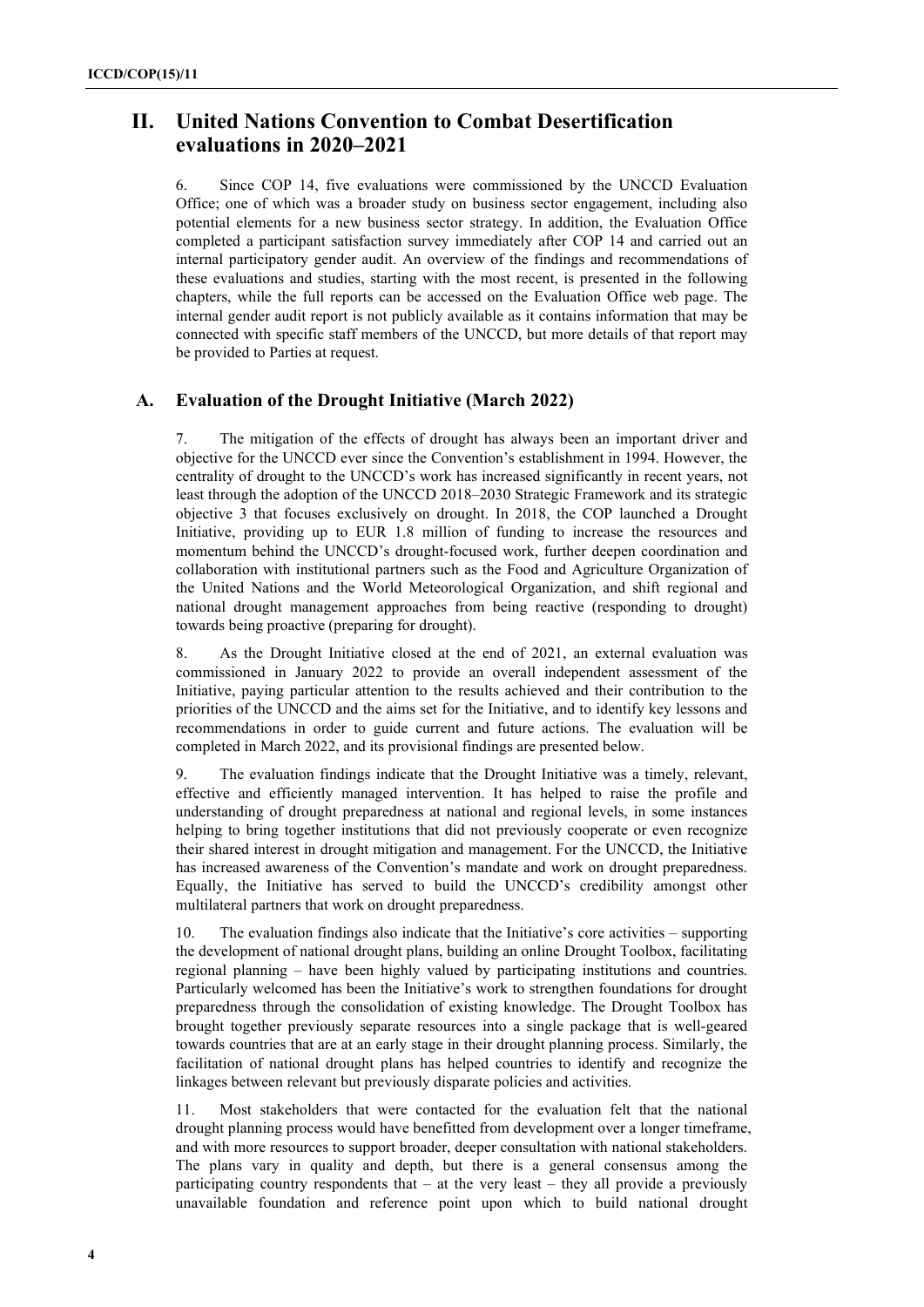preparedness. But there is also a general consensus that there is now a pressing need to mobilize resources and ensure that these plans move from paper to implementation. While implementation of the plans will always be a multi-partner effort, many stakeholders that participated in the evaluation indicated that they are looking towards the UNCCD for guidance and support during this next, critical phase for countries and regions alike.

#### **B. United Nations Convention to Combat Desertification participatory gender audit (May 2021)**

12. Within the frameworks of the UNCCD Gender Action Plan and the [United Nations](https://unsceb.org/sites/default/files/2021-01/SWAP_0.pdf)  [system-wide Action Plan on Gender Equality and the Empowerment of Women \(SWAP\),](https://unsceb.org/sites/default/files/2021-01/SWAP_0.pdf)  the secretariat and the GM have implemented several measures and initiatives to mainstream gender equality and women's empowerment into their operations and functioning. In 2020–2021, they focused on assessing the extent to which their internal capacities, policies and practices are adequate to support the inclusion of gender equality in their activities. As part of that process, a gender audit in accordance with the International Labour Organization participatory gender audit (PGA) methodology was carried out. This gender audit included a desk review of key documents and unit-specific questionnaires.[4](#page-4-0)  All UNCCD staff were informed of and invited to contribute to the gender audit information collection process through the unit questionnaires and, should they prefer, confidential private messages.

13. The gender audit questions and analysis were built around five key areas identified in the PGA, with some adjustments to better fit the functioning, resources and mandate of the secretariat and the GM. These five areas were as follows:

(a) Gender issues in the context of the UNCCD, and existing gender expertise, competence and capacity-building in the secretariat and the GM;

(b) Gender mainstreaming in the objectives, programming, activities and budgets of the secretariat and the GM; instruments in use for accountability, evaluating and monitoring on gender equality; selection of partner organizations;

(c) Information and knowledge management in the secretariat and the GM, and reflection of a gender equality policy in their products and public image;

(d) Decision-making, staffing and human resources, and organizational culture and its effects on gender equality;

(e) The secretariat and GM's perception of achievement on gender equality.

14. In addition, the aspects covered in the 17 SWAP performance indicators were integrated into the audit questions where feasible.

15. The findings of the gender audit indicate that the secretariat and the GM have most of the key requirements for gender responsiveness in place or under development, including the following:

(a) The UNCCD is actively using available United Nations system support, mechanisms and practices as well as fully capable partners for mainstreaming gender in their functioning;

The UNCCD has made good progress in planning, developing and delivering gender-responsive policies, products and services for both external and internal purposes. For example, gender mainstreaming is among the work programme priorities; related content and/or guidance is being included in all main activity areas; and new gender posts and a gender team have been created to increase internal expertise and coordination;

<span id="page-4-0"></span><sup>4</sup> The gender audit process did not include participatory workshops to consider the audit findings and potential response strategies, which is one of the key components of the PGA. These workshops were conducted later on as part of the corporate gender policy development process.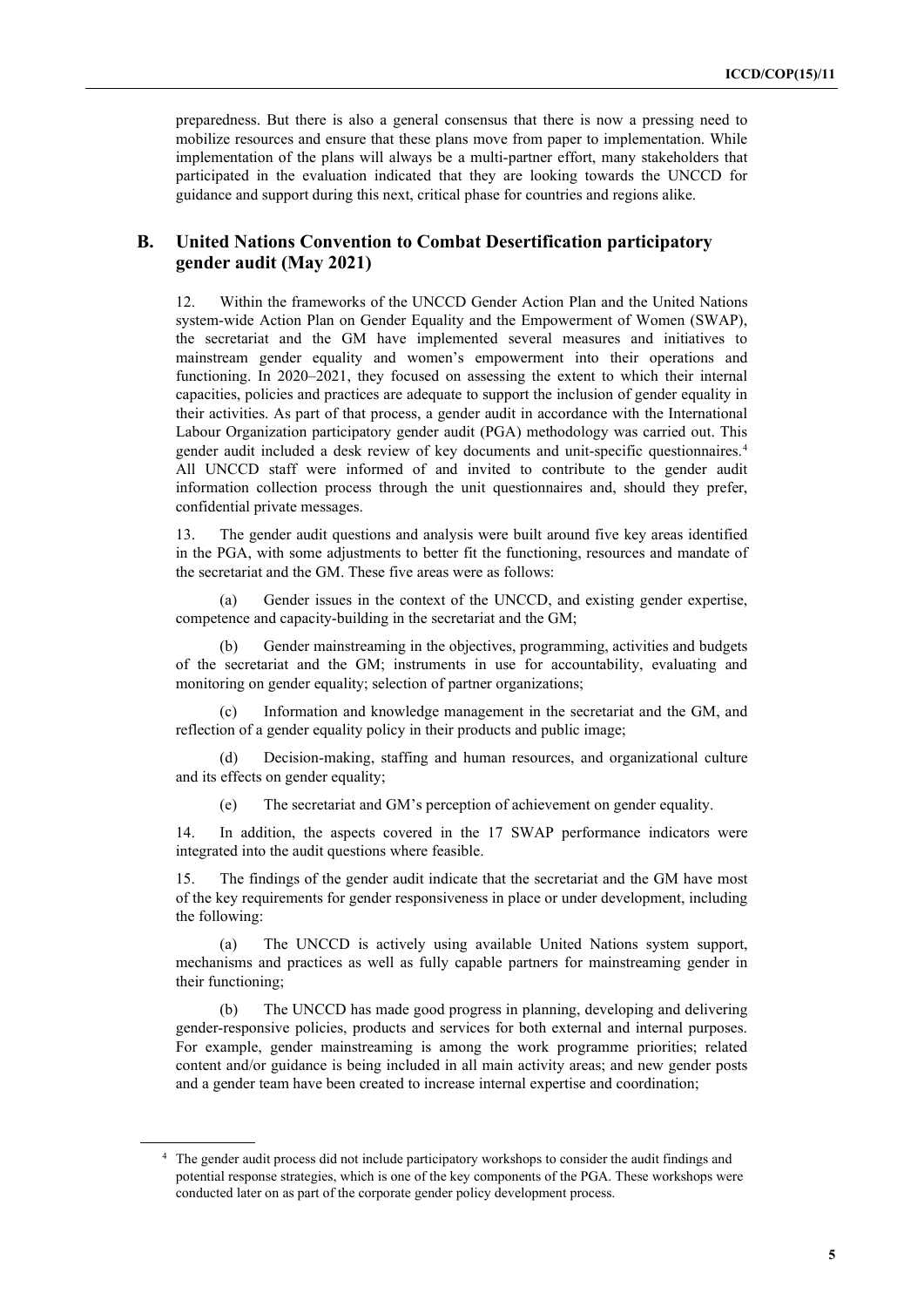(c) The organizational culture is assessed as gender responsive: management proactively promotes gender equality and staff performance; positions or assignments are not perceived to be dependent of gender;

(d) The UNCCD human resource management and related policies are genderresponsive; its staff structure has achieved gender parity;

(e) The UNCCD allocates funding for gender mainstreaming and gender activities from both core budget and voluntary funding.

16. While most findings are positive, the gender audit also indicates a need for major improvements in the tracking of resources allocated to gender equality and building staff capacity in gender-responsive budgeting. These results correspond with the UNCCD SWAP report results in the same areas, and the secretariat, in collaboration with UN Women, has started to take measures to address these capacity gaps.

17. As the next step in enhancing their internal gender responsiveness, the secretariat and the GM have started the preparation of their gender policy, building on the findings of the gender audit. This policy will be aligned with existing frameworks within the United Nations, while acknowledging the specificity of the secretariat and the GM.

#### **C. Second evaluation of the Changwon Initiative (April 2021)**

18. The Changwon Initiative was launched by the Republic of Korea in 2011, with the objective of complementing existing UNCCD processes through target-setting and strengthening partnerships to enhance the implementation of the Convention. Its current strategic approach, The Changwon Initiative 2030, focuses on consolidating partnerships, facilitating scientific advice and synergies, as well as promoting knowledge-sharing and public mobilization to support the implementation and integration of land degradation neutrality (LDN) in broader sustainable development policies and processes at the national and international levels.

19. The second evaluation of the Changwon Initiative, covering the period 2016–2020, was completed in April 2021. It provides the Government of the Republic of Korea and the Korea Forest Service as its representative, and the UNCCD secretariat and the GM, with an overall independent assessment of the results achieved and guidance for future action.

20. The main findings and conclusion of the second evaluation of the Changwon Initiative included the following:

(a) The Changwon Initiative has catalysed the emergence, recognition and stabilization of the UNCCD as a leading global institution addressing desertification/land degradation and drought (DLDD) and enabled it to support the majority of its partner countries in formulating approaches and increasingly policies to move towards LDN. This process has played an important role in raising the recognition of global land issues among international stakeholders;

(b) It has played a vital role in enabling the UNCCD to get closer to the field and to respond to the pressing needs of partner countries. Through its promotion of LDN targetsetting and later the development of land degradation neutrality transformative projects and programmes (LDN TPPs), it has greatly contributed to early processes of national and sometimes regional activities to improve the situation on the ground;

(c) It has helped to facilitate the UNCCD contributions to key scientific knowledge and the dissemination and use of said knowledge through knowledge management and capacity-building;

(d) Expenditure by the UNCCD of the funds provided by the Changwon Initiative has been inconsistent due to complex and varied reasons;

(e) The achievement of impact will depend on the substantial implementation of sustainable land management (SLM) practices at national and regional level through scaled up partnerships with a broad range of national and international bodies. The Changwon Initiative can continue to play an important role in this process, both as an instigator of new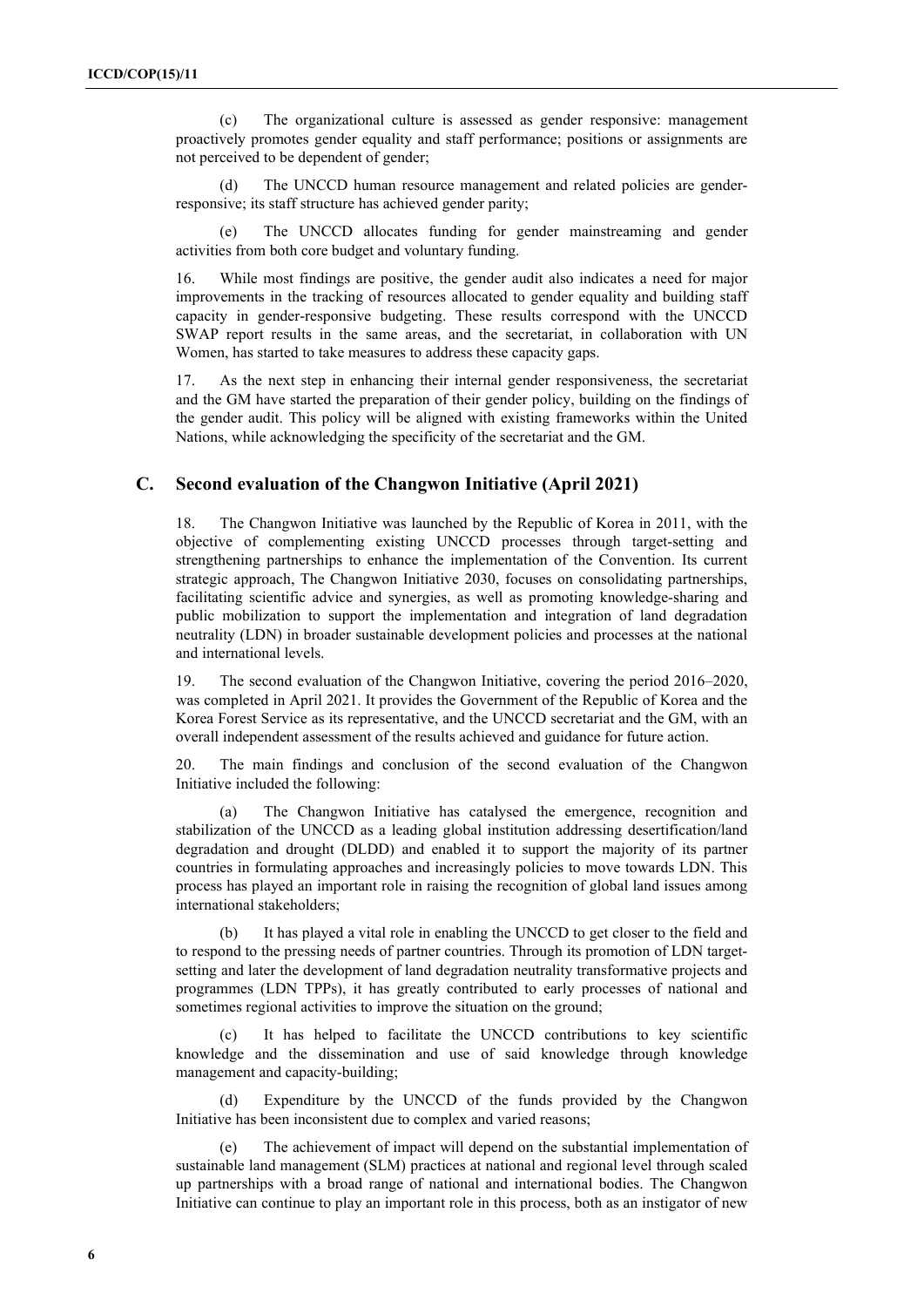approaches and as a tester of these through pilot-level initiatives with country and regional partners;

(f) The UNCCD's contribution towards impact will build upon a set of underlying core 'products' developed in the areas of scientific understanding and its translation into policy support, knowledge management and capacity development, which will need to be adequately and consistently supported;

(g) It will be important for the Changwon Initiative to ensure that all of its activities apply a gender lens.

21. Building on the findings and conclusions, the evaluation recommended that the Changwon Initiative be continued beyond the current five year agreement, which expires in 2023, with a focus on (i) activities that can have maximum effects at country and regional level; and (ii) the underlying processes of knowledge generation/dissemination and capacity-building that will be essential to enable and promote the success of these activities. Developing further pilot innovative approaches, promoting science–policy interlinkages, and using gender-focused approaches were identified by the evaluation as potential areas for increased support.

22. To address the inconsistencies in expenditures, the evaluation recommended a better analysis of human resource availability in the planning for future contributions. In the same context, the evaluation also recommended a detailed review of the outstanding Changwon Initiative balances, accompanied by a scheduled plan to use these balances.

23. In their management response, the secretariat and the GM appreciated the generally positive evaluation findings and outlook concerning the Changwon Initiative – notably that the Changwon Initiative has been broadly effective and that the basic conditions for the sustainability of its results have been established. They considered the recommendations of the evaluation report as practical ways forward in planning and organizing the implementation of the Changwon Initiative and welcomed them as valuable guidance for the next steps. All recommendations were either fully or partially accepted, and related measures have already started in close consultation with the Korea Forest Service.

#### **D. Evaluation report and elements of a new strategy: Enhancing business sector engagement (January 2021)**

24. The growing interest of the private sector in engaging with the UNCCD and numerous potentially beneficial interactions prompted the UNCCD to assess and reflect on its business sector collaboration. A study of the UNCCD business sector engagement was commissioned by the Evaluation Office in 2020–2021, including an evaluation of the business sector engagement and, building on the findings of the evaluation, the development of elements for a new business sector engagement strategy. A theory of engagement that spelled out the potential contribution of the private sector to the UNCCD objectives and related assumptions was established, tested and further developed during the evaluation process.

25. The evaluation found that the critical and diverse roles of the business sector in advancing the objectives of the UNCCD, most notably in terms of LDN, is widely recognized, according to the views of the UNCCD staff and business sector representatives, as well as the relevant literature. Similarly evident was the need to further develop and refine the UNCCD approach to business sector engagement at all levels to make it more strategic and coherent while being aligned with the limited resources and mandate of the UNCCD.

26. Against this setting, the evaluation found that the first UNCCD business engagement strategy has been a commendable attempt to provide a structure involving businesses, and the secretariat and the GM have undertaken important foundational work in advancing multiple types of engagement. Promising strides have been made, although tangible LDN results are yet to be detected, and there is potential for further effective action and results. For that to materialize, a new business sector engagement strategy would benefit from a more strategic approach that goes beyond case-by-case partnerships and spells out clear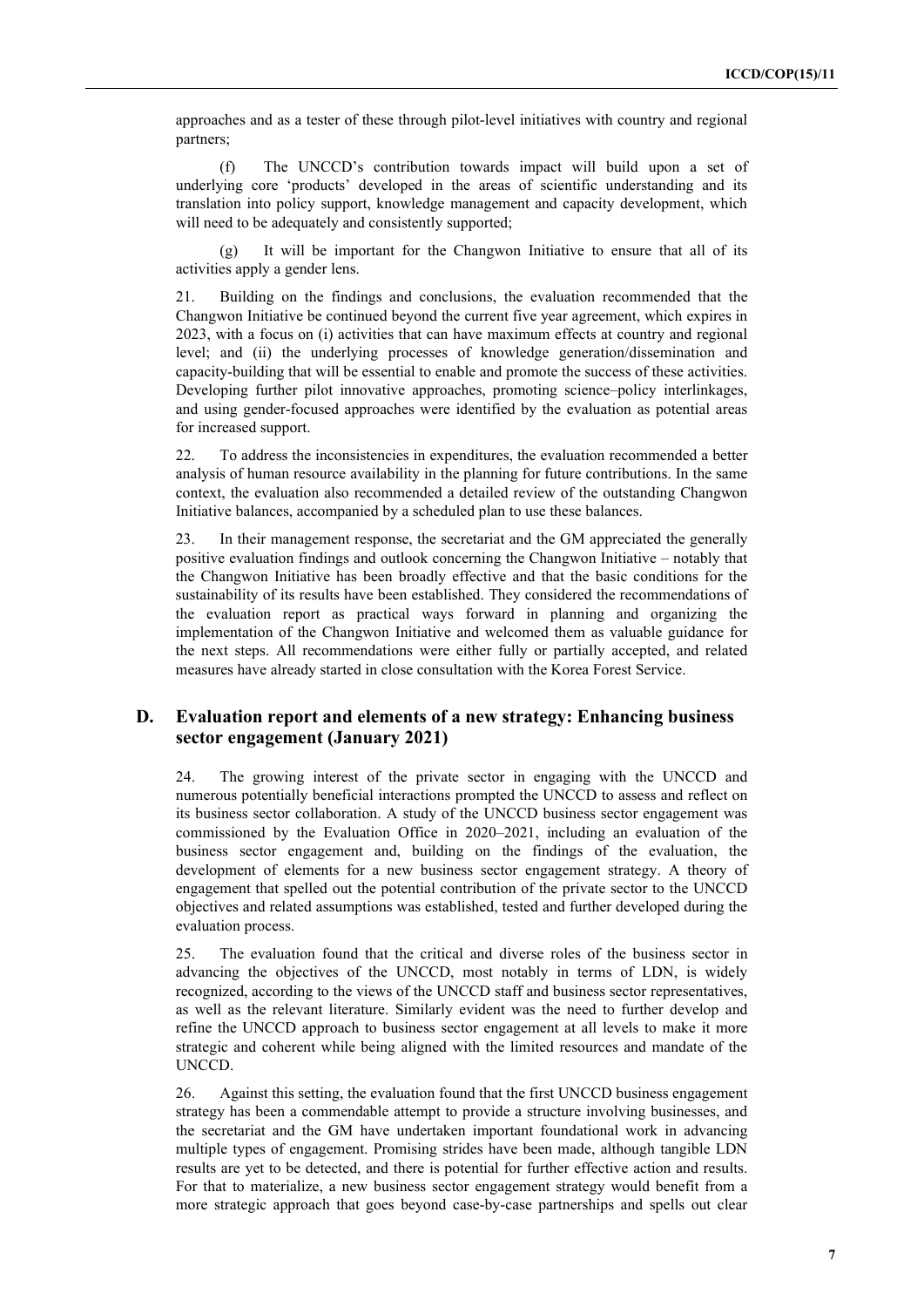aims for such engagement for the UNCCD, for both the short/medium term and the long term.

27. Based on the data collected for the evaluation, important success factors of business sector engagement were noted: (i) the economic sustainability perspective of the business sector and its growing interest in LDN; and (ii) opportunities to collaborate around highprofile international cooperation processes such as the Great Green Wall of the Sahara and the Sahel Initiative (GGWSSI). On the other hand, business sector collaboration with the secretariat and the GM so far had mostly been around general policy and advocacy work (with a few exceptions), with little implementation in the field.

28. Many findings of this evaluation further specify the challenges in engaging the business sector with UNCCD implementation and LDN, including the following key points:

(a) There is a general perception of a mismatch between UNCCD country priorities (such as the LDN targets) and business sector interests. More effort could be invested in supporting the identification of shared interests, particularly through further guidance and capacity-building targeting country-level stakeholders, and in supporting the creation of an enabling environment for investments that contribute to LDN;

(b) UNCCD as an intergovernmental treaty body is a complex structure, and its operational modalities and requirements differ significantly from those of the business sector. Private companies will need backstopping that "speaks their language" for integrating UNCCD priorities into their operations.

29. Business sector stakeholders that participated in this evaluation appreciated the enthusiasm and openness of the UNCCD staff to work with business entities. However, some also noted that the secretariat and the GM have very limited staff and other resources for partnering with the business sector. More active collaboration with other United Nations entities in business sector partnerships could compensate for the limited resources of the UNCCD and increase the likelihood of achieving results at scale.

30. The evaluation also found that the secretariat and the GM have adequately assessed and managed most risks related to business sector engagement as part of accreditation and procurement processes. The due diligence process is considered to be overall satisfactory, while it could be reviewed to fully cover the risks associated with more innovative business sector partnerships. Systematic monitoring, evaluation and learning focusing on business sector engagement (e.g. tracking investments and results achieved from activities to outcomes) could be developed.

31. The evaluation noted that gender inclusion has been integrated into the UNCCD support to the design of transformative projects and programmes, in accordance with the UNCCD Gender Action Plan, but has otherwise been a rather minor part of business sector engagement.

32. In the light of the findings, the evaluation recommended the following to the secretariat and the GM:

(a) Development of a long-term vision for business sector engagement with the UNCCD, identifying key strategic aims and priorities, expected results and associated modalities of collaboration. The strategy could also specify main thematic areas of engagement;

(b) Further analysis, guidance and support targeting both country Parties and the business sector, with the aim of advancing shared understanding and alignment of public and private sector interests, collaboration modalities and expectations for effective countrylevel action addressing land;

(c) Further development of the UNCCD tools, facilities and capacity for effective business sector engagement, which may include:

(i) A platform for the business sector to collaborate, access and share information, and exchange views on matters relevant to UNCCD priorities;

(ii) Revamping communications targeting the business sector for improved transparency and alignment;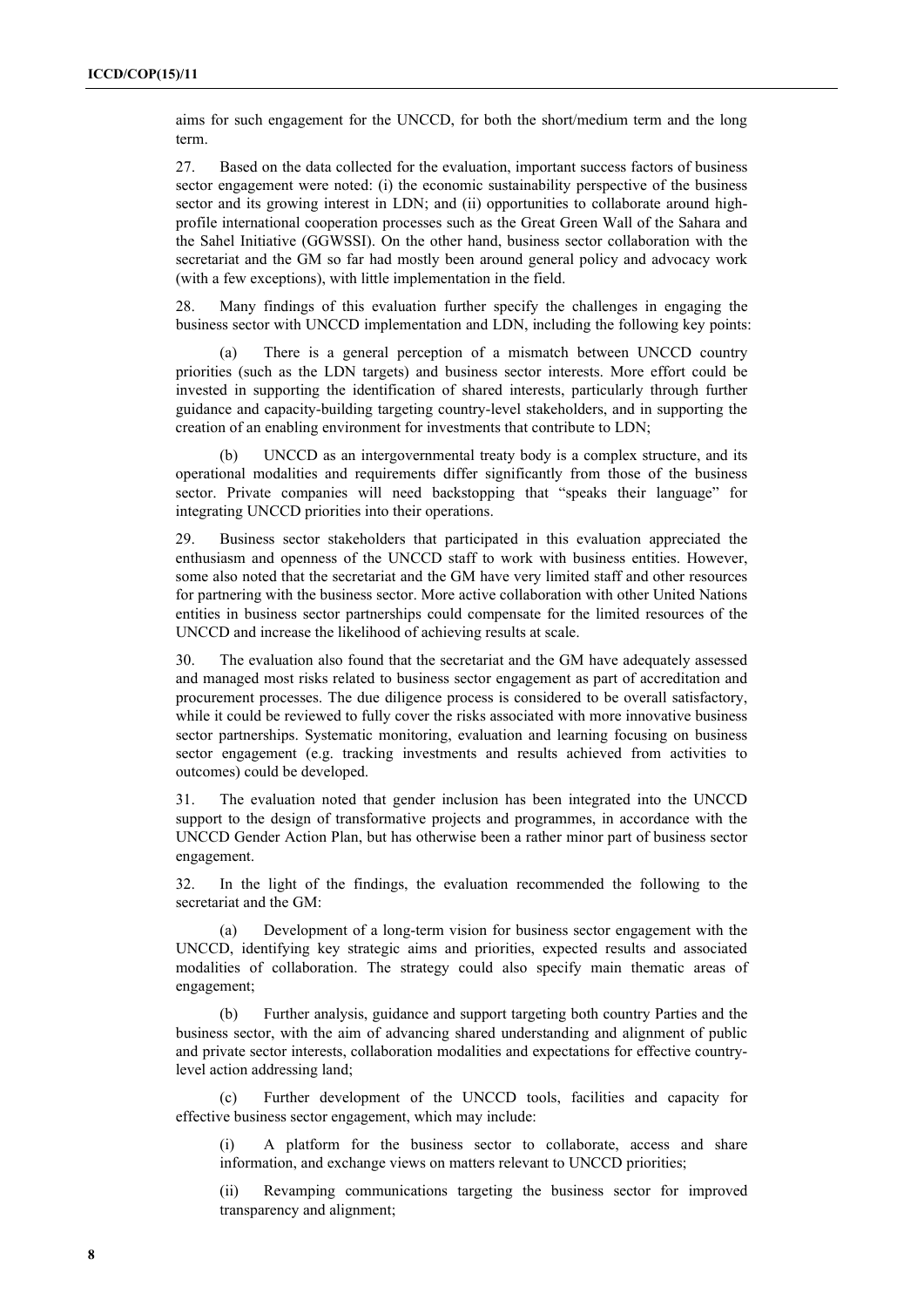(iii) Reviewing the processes (e.g. around due diligence) to ensure they cover the different types of business sector actors and engagement;

(iv) More collaboration and complementarity across the secretariat and the GM, for instance through the creation of a business sector task team;

(v) Improving knowledge management on business sector engagement through the systematic tracking of related resources and results, and periodic reporting on related matters for external purposes;

(vi) Internal learning and staff training on matters relevant to business sector engagement;

(d) Improvements to the efficiency in business sector engagement by focusing on strategic, high-yields partnerships, taking advantage of existing efforts and materials from other United Nations institutions on the matter, and engagement in collaborations with said institutions.

33. In addition to the guidance building on the evaluation recommendations, the study outlined further strategic outputs and related main deliverables as potential elements for a new UNCCD business sector engagement strategy. These outputs were defined around the broad focus areas of "norms, policies and practices", "brokering and convening" and "implementation support".

34. In their management response to the evaluation part of the study, the secretariat and the GM noted that they would have welcomed a deeper analysis of the extent of results, strengths and weaknesses of different types, so as to have a more substantial and specified basis for the consideration of future activities. They nevertheless agreed with the emphasis given in the evaluation report to the importance of UNCCD private sector engagement leading to widespread business behavioural change and progress in preventing land degradation as well as restoring already degraded land. All recommendations of the evaluation were either fully or partially accepted.

35. After the completion of the study, the secretariat and the GM have continued the development of the new UNCCD approach to business sector engagement. Further information on that work can be found in document ICCD/COP(15)/13.

#### **E. Evaluation of United Nations Convention to Combat Desertification support to the development of land degradation neutrality transformative projects and programmes (February 2021)**

36. The GM programme for the development of LDN TPPs was established in 2018 to provide early-stage support to countries and regions seeking investments for LDN projects. LDN TPP support is demand-driven and typically involves the GM helping countries and regions to refine initial concepts, identify implementation and funding partners, develop funding concept notes, and contribute to the development of full funding proposals. As funding proposals mature, the GM also provides ad hoc, targeted technical inputs to further strengthen each concept by – for example – funding gender analyses and consultation processes.

37. An independent formative evaluation was undertaken to assess LDN TPP performance so far and provide guidance for future activities. The evaluation established an LDN TPP theory of change as a starting point and used the OECD/DAC standard criteria and gender-responsiveness as additional criteria for its assessment. Its data collection included interviews, documentation review and an online survey.

38. The evaluation found that the country-driven approach of the LDN TPPs has assured their relevance to country/regional needs and priorities and their coherence with policies and activities by involved countries and regions. The GM's conceptualization support to early-stage project initiatives was found to address a clear gap that potential projects face, providing resources and expertise that would not otherwise be available. That has helped to initiate some projects that may have struggled to get off the ground in the absence of GM support. LDN TPPs were also found to be relevant to the work of implementation agencies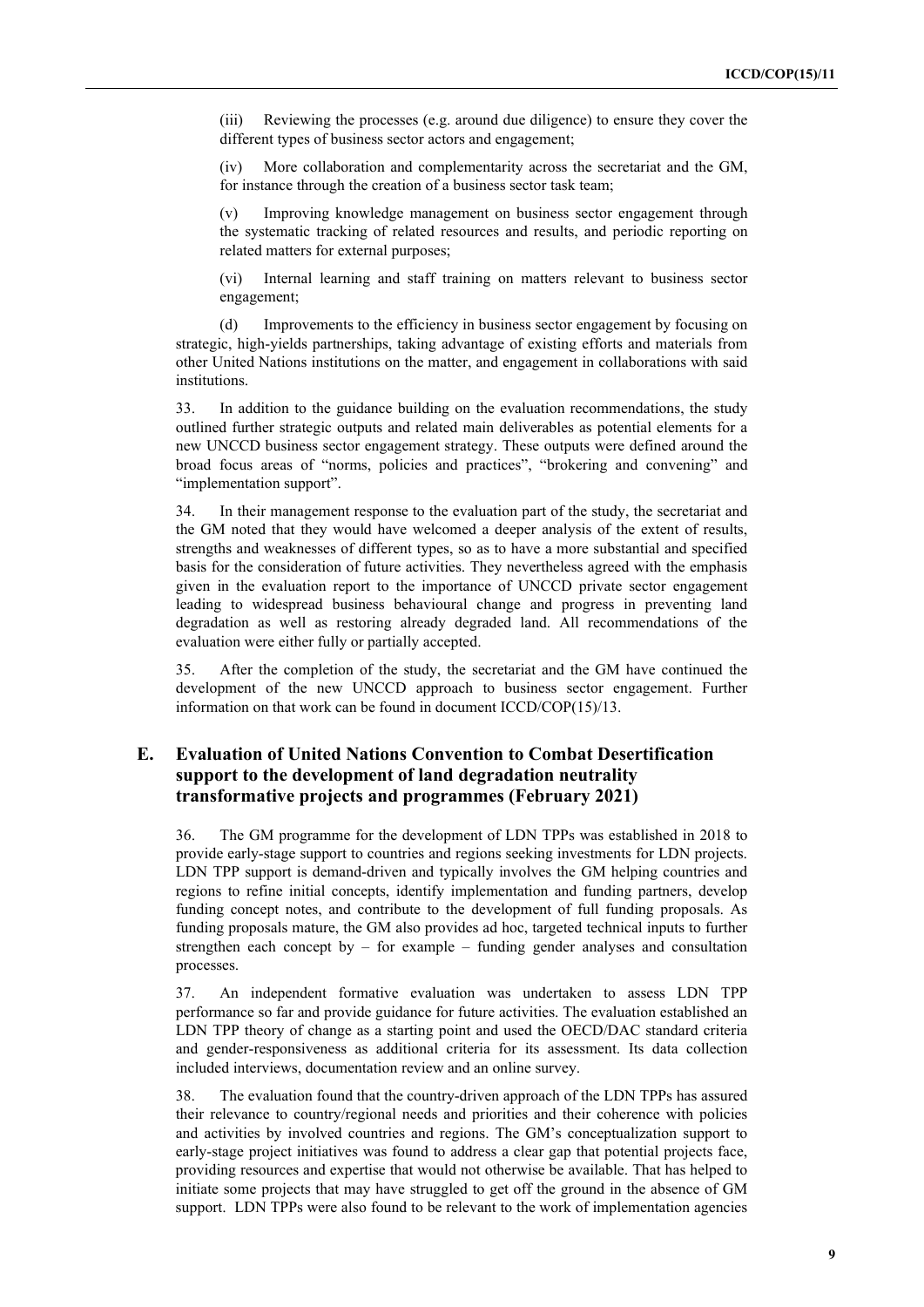and funders, although there is still scope for building the profile and understanding of LDN amongst those institutions.

39. With regard to efficiency and effectiveness, the LDN TPPs demand-driven operating model was assessed as appropriate for its aims, particularly for supporting multi-country projects. The evaluation noted that LDN TPPs are on track to deliver their anticipated shortterm results, with this effort currently underpinned by sufficient financial resources and a well-regarded LDN TPP team. The LDN TPP team dealt well with the COVID-19 pandemic, continuing to provide support and maintain relationships with partners throughout the crisis. The evaluation noted some inefficiencies due to relatively rigid internal planning and approval procedures, which, however, did not affect external perceptions of the GM's performance: country and partner representatives that participated in the LDN TPP evaluation were universally complimentary about the efficiency, effectiveness and responsiveness of support.

40. On progress towards impact and sustainability, the evaluation noted that ultimately, LDN TPPs represent a further logical step towards the long-term goal of achieving LDN. It further noted that it is too early to identify tangible impacts, although the initiatives being supported by the GM have clear potential to deliver significant contributions to LDN (the 63 concepts supported through LDN TPPs at the time of the evaluation targeted over USD 1.74 billion in funding). To ensure the sustainability of LDN TPP results, the project partners involved in the evaluation highlighted the importance of continuing GM engagement with projects during their actual implementation. The evaluation also found opportunities for strengthening TPP monitoring through a combination of alternative indicators and approaches that better reflect the likely contributions the GM makes (or will make) to their partners' long-term efforts.

41. On gender responsiveness, the evaluation found that LDN TPPs have significantly helped to raise the profile, understanding and application of gender mainstreaming within supported projects' designs. This was said to have been achieved through a combination of the GM's clear position that gender responsiveness is an integral, essential facet of transformative project design, and through the provision of high-quality technical support on gender mainstreaming. An upcoming challenge will be to ensure that the preimplementation advice and design principles are converted into actual practice.

42. The TPP evaluation made the following recommendations:

(a) Identify options for continued GM engagement with projects during implementation in order to build and share knowledge around the reality and practical challenges of LDN, and to help to ensure that LDN design principles (including genderresponsive design principles) are realized;

(b) Review and reform inefficient financial management and approval processes to ensure that individual project managers have the necessary flexibility to respond efficiently to time-sensitive support requests;

(c) Develop a broader, longer-term monitoring strategy that focuses on measuring the longer-term influence and contribution of LDN TPPs; this could make use of monitoring data that all successfully funded projects will be required (by donors) to gather;

(d) Articulate clearer 'pitches' for LDN's role in addressing climate change so as to provide potential projects with material that can directly inform requirements to define a proposal's contribution to addressing climate change and support access to climate finance.

43. In its management response, the GM welcomed the evaluation report as a carefully crafted, focused and timely input to the considerations on the future work on LDN TPPs. Through the theory of change and related analysis, the evaluation was considered to clarify the conceptual setting of LDN TPPs, their successes and remaining challenges, which will be useful for the further development and targeting of related activities. All evaluation recommendations were either fully or partially accepted, and the implementation of related measures has influenced recent LDN TPP activities as well as the planning of the Project Preparation Partnership.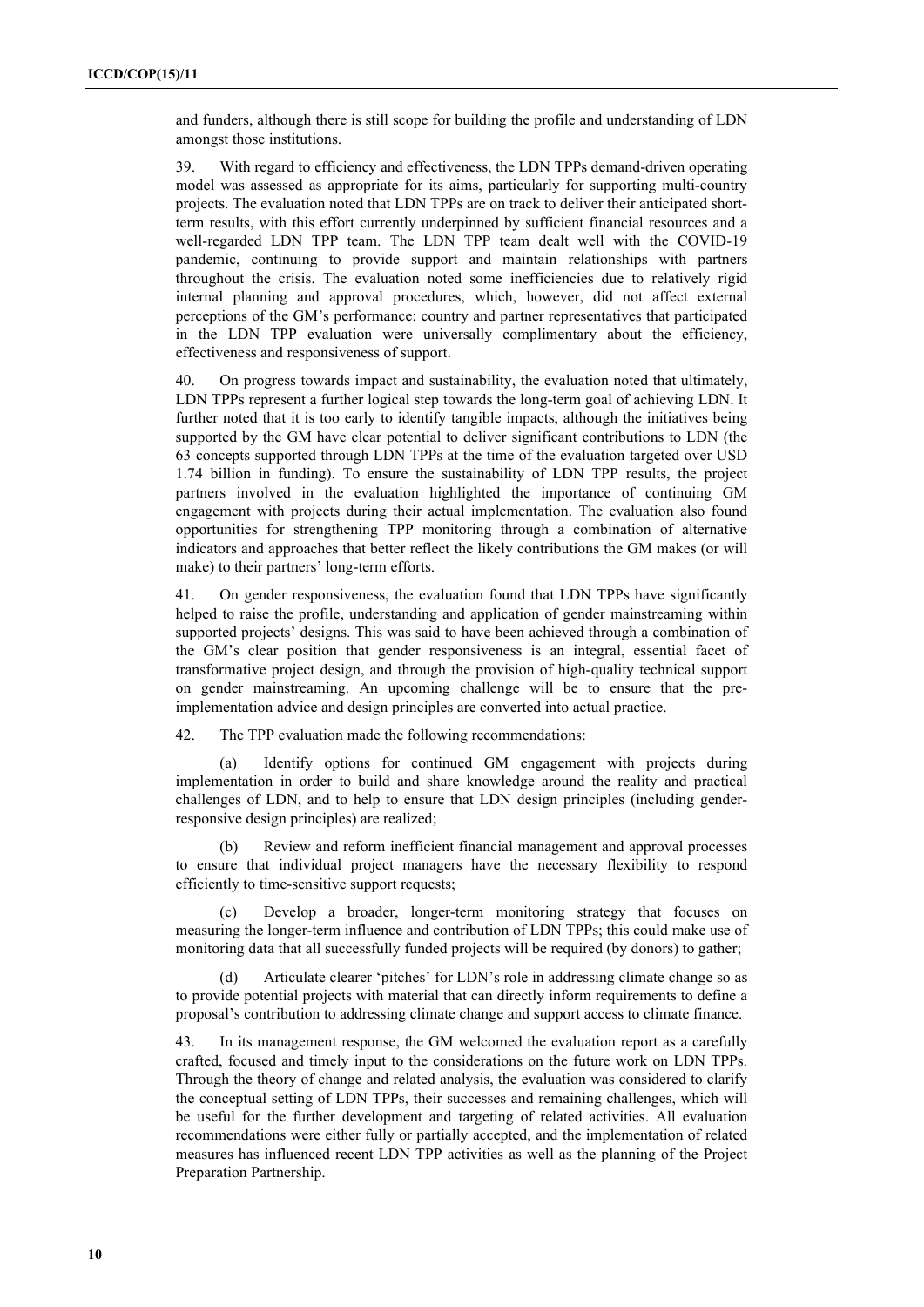#### **F. Evaluation of the New York Liaison Office (June 2020)**

44. In recent years, the secretariat has worked on an organizational update process with the aim of elevating its organizational effectiveness through improved internal coherence and coordination, updated staff capacities and empowered managers. The evaluation of the New York Liaison Office (NYLO) in 2020 was one element of this process. In addition to the standard criteria, the evaluation applied a light-touch organizational assessment as an underlying methodology, looking at (1) organizational motivation; (2) organizational capacity; and (3) an enabling environment as key factors that affect performance.

45. The findings of the evaluation indicate that NYLO has generally met the aims that were set for it, and that it can be particularly effective when:

(a) It promotes a topic that is directly relevant for a process that is centralized to New York (such as linking LDN with the Sustainable Development Goals);

(b) It advocates for a topic that is brand new or particularly high on the political agenda (such as the land–security/migration nexus);

It advocates for a topic for which attention/approval beyond the UNCCD constituency is necessary (such the decision for the Global Environment Facility to become a financial mechanism for the UNCCD).

46. As NYLO is a small office with only 1.5 professional staff, the evaluation noted that the achievement of tangible results would benefit from NYLO focusing its activities on those that are most likely to produce the best results for the UNCCD without spreading its resources too thin. Better coordination and complementarity of the activities of NYLO and those of the Bonn-based secretariat could assist in identifying the activities on which NYLO will focus, and provide NYLO with a broader technical knowledge base. In terms of resources, the evaluation found that the NYLO office equipment is in a serious need of an update.

47. Building on the findings and their analysis, the evaluation recommends the following actions with the aim of improving the effectiveness, efficiency and relevance of the NYLO activities:

(a) In collaboration with the Bonn-based secretariat units, NYLO formulates for every biennium a brief work programme that specifies its aims and main activities and is derived directly from the secretariat's corporate work programme;

(b) NYLO revises its approach to partnerships, which will include enhanced support to the Group of Friends of DLDD and further partnership-building with selected New York or Washington-based organizations;

(c) The secretariat continues improving regular information-sharing between NYLO and the Bonn-based units;

(d) The secretariat ensures that NYLO resources are commensurate to its workload.

48. In its management response, the secretariat commended the evaluation report for clarifying the specific strengths and key achievements of NYLO in supporting the Convention, which will assist not only the office itself in further targeting its work, but also the Bonn-based secretariat in defining where to involve NYLO and what kind of support to expect from it. All recommendations of the evaluation were accepted or partially accepted, and their implementation is underway.

#### **G. Participant survey: Fourteenth session of the Conference of the Parties (November 2019)**

49. COP 14 was held in September 2019 in New Delhi, India, and involved close to 6,000 participants and approximately 100 ministers and other high-level representatives. The COP resulted in 33 decisions and 1 one resolution, and the New Delhi Declaration and summary records of ministerial round tables were prepared during its high-level segment.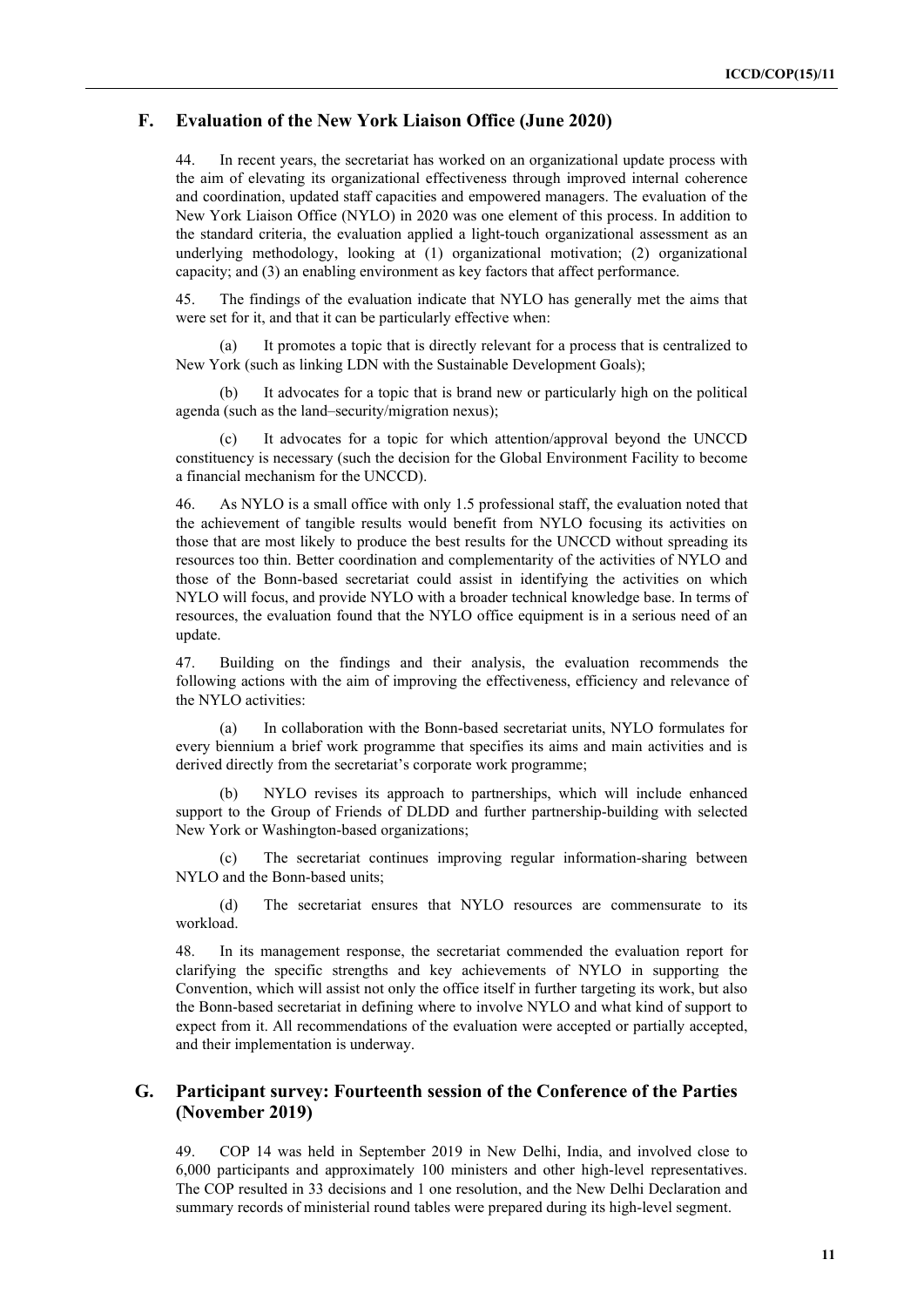50. Together with the host country, India, the secretariat had a central role in the substantive and logistical preparations of the COP. With the aim of finding out what went well and what could be improved, the secretariat prepared a survey in the form of a scaled response questionnaire on various aspects of the COP to seek the feedback of the participants. The survey was made available in English, French and Spanish. A total of 96 responses were received.

51. The outcomes of the survey were generally positive, with 70–80 per cent of respondents expressing satisfaction with almost all preparations and arrangements. The substantive servicing and organization of work were appreciated, and the respondents were also largely satisfied with the logistics and the Conference App, which was introduced at COP 14. Nevertheless, the findings of the survey still identified room for improvement, and related recommendations were loosely grouped into three categories: substantive work, practical arrangements and the Conference App.

52. For substantive work, the survey report recommends the following:

(a) Streamlining the COP, Committee for the Review of the Implementation of the Convention (CRIC) and Committee on Science and Technology agendas and organization of work to ensure that the negotiations and resulting decisions under each body complement each other;

(b) As feasible, pursuing the involvement of relevant United Nations system organizations in COP agenda items at the plenary level to bring new perspectives to the meeting exchanges;

(c) Ensuring the timeliness of publishing official documents on the UNCCD website;

(d) In preparing official documents and draft decisions, the secretariat is to introduce measures to make it easier for COP participants to grasp the key points and main controversies of each document, as well as linkages with other agenda items; and

(e) Provision of further capacity support to national delegates to effectively negotiate on various agenda items.

53. For practical arrangements, the survey report recommends the following:

(a) Establishment of minimum standards for the services to be provided by the host country during the COP;

(b) Establishment of standard requirements for selected consular and protocol matters, including the visa application process and the arrangements for high-level participants;

(c) Arrangement for an easily accessible service for the COP participants to calculate and offset the  $CO<sub>2</sub>$  emissions of their travels to and from the COP.

54. For the Conference App, the survey report recommends the following:

(a) Ensuring that the information on the App is correct and updated regularly over the duration of the COP; and

(b) Further developing the modules of the App.

55. The recommendations have been considered in the planning and preparations for COP 15, and many improvements have been introduced. The updated Conference App was already used for the intersessional CRIC in 2021. Attention has been given to supporting the capacity of new national focal points to effectively participate in the negotiations.

56. A similar survey will be conducted close to the end of COP 15, with the aim of continuing the development of the arrangements for the future COPs.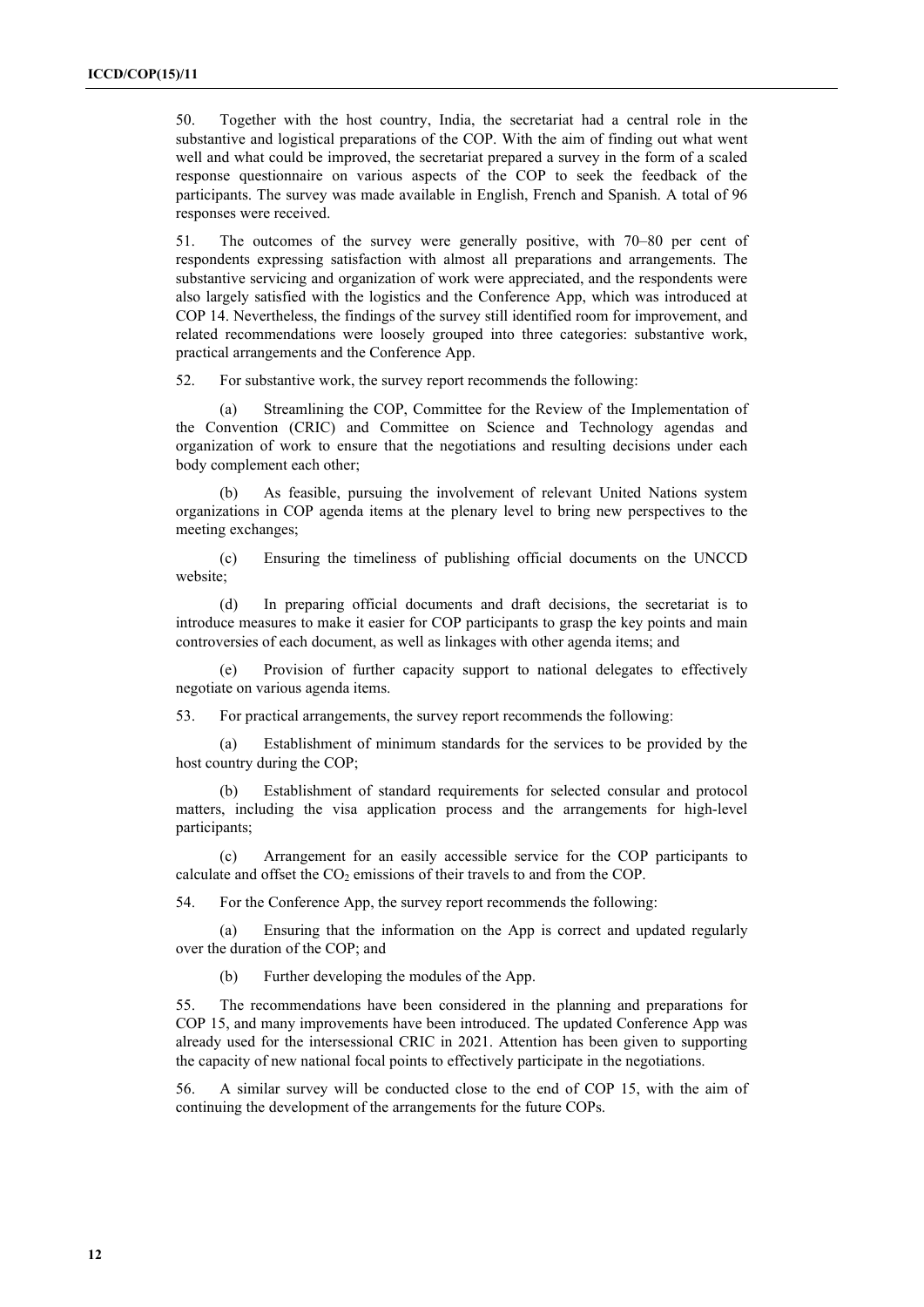### **III. Follow-up to earlier United Nations Convention to Combat Desertification evaluations**

57. By its decision 10/COP.13, the COP requested the secretariat and the GM to use the evaluation recommendations when planning and conducting their work. To systematically follow up on the recommendations, the secretariat and/or the GM prepare a management response for each evaluation, outlining the action to be taken to meet the recommendations. The management responses are made public together with the evaluation reports, and they should be considered essential components of the evaluation reports.

58. This section provides a brief overview of action taken on the recommendations of evaluations that were completed during the biennium 2018–2019. More information on the listed evaluations may be found in document ICCD/COP(14)/12.

#### **A. Evaluation of the Regional Coordination Units (June 2019)**

59. An evaluation was carried out in April 2019 with the aim of gaining a better understanding of what the UNCCD Regional Coordination Units (RCUs) could and should do to optimize their contribution to the effective implementation of the Convention. This evaluation resulted in four recommendations, suggesting that (1) the planning, coordination and monitoring of the work of the RCUs be improved; (2) the RCUs focus on specified and targeted activities and results that can generate added value to the UNCCD, and in which they have a comparative advantage; (3) the RCUs enhance the effectiveness of their advocacy and liaison functions to leverage partnerships to support the implementation of the UNCCD; and (4) the communication and information-sharing functions of the RCUs be revamped.

60. In its management response, the secretariat accepted all recommendations, and their implementation is well underway. The purpose, aims and modalities of the regional coordination functions have been revised to better reflect the current priorities and working modalities of the UNCCD, with more attention paid to policy advocacy and partnershipbuilding. The results-oriented, targeted regional coordination work programmes, built on the overall objectives of the secretariat, are under development. Taking into account the limited resources of the regional coordination functions, enhancing related communication and information sharing functions is challenging and will require further consideration.

#### **B. Evaluation of project Front Local Environnemental pour une Union Verte (FLEUVE) (June 2019)**

61. In 2014–2019, the GM, in partnership with five African countries, implemented the *Front Local Environnemental pour une Union Verte* (FLEUVE) project as part of the GGWSSI. The project was funded by the European Union, and the partnering organizations included the *Centre d'Actions et de Réalisations Internationales* (CARI), the International Union for Conservation of Nature (IUCN) and the United Nations Capital Development Fund.

62. An independent evaluation of FLEUVE was carried out in 2019. This evaluation found that several aspects of the project, notably demonstrating the compatibility of land restoration with profitable value chains, the motivating and training of the involved local communities, and some of the tested farming methods, had been successful and there were clear signs of progress toward the expected impact. Room for improvement was found particularly in the organization of communication and information flow among the project stakeholders, mobilizing innovative funding and new partnerships, and some processes and routines concerning project management.

63. The evaluation recommendations were largely detailed proposals on further activities within the involved country partners, including suggestions on which plants and farming approaches to use for optimizing future harvests and income. Implementing them would have required another similar project in the same countries, which was not planned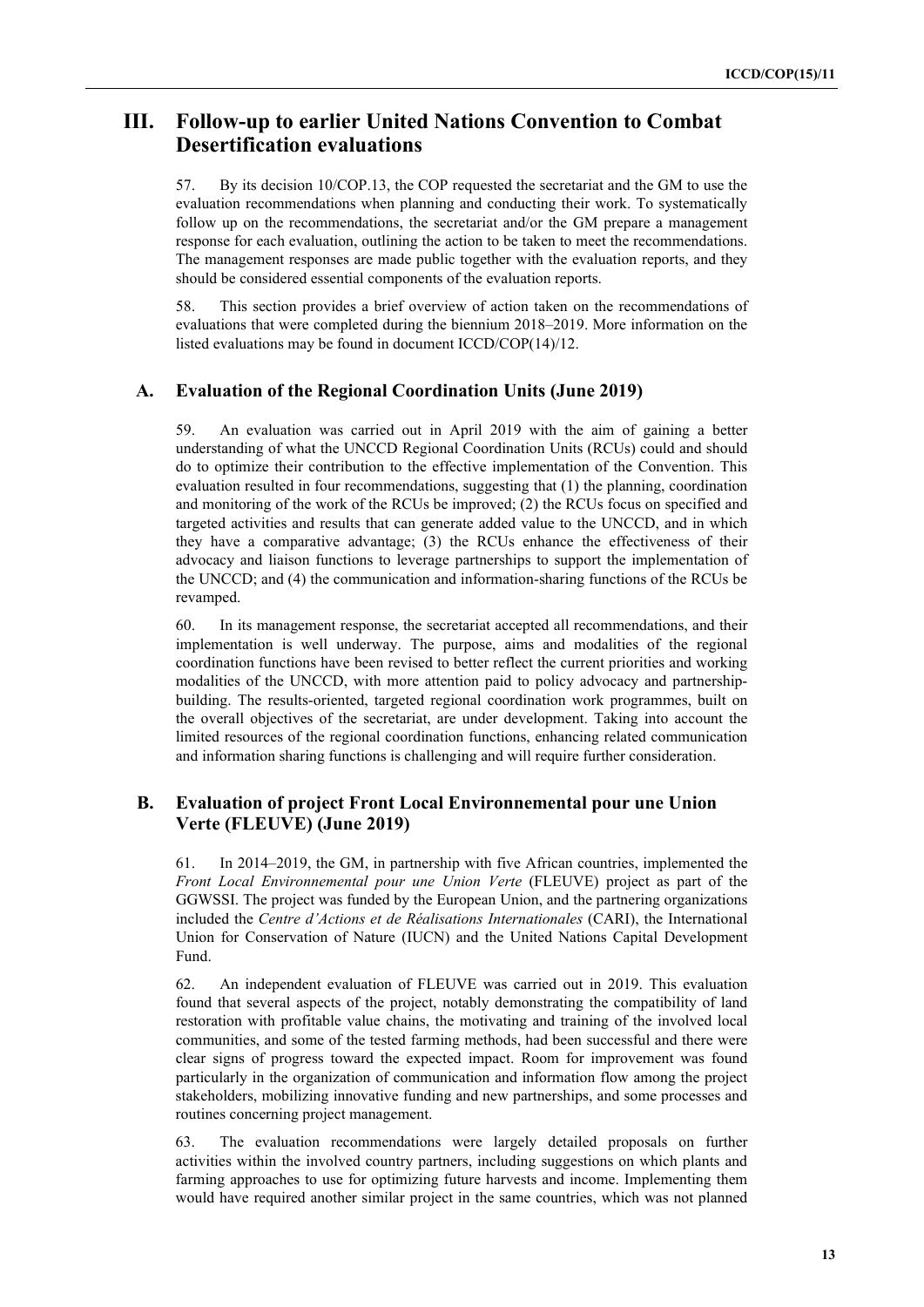for by the GM. Nevertheless, the information contained in the evaluation report has been useful for developing other activities within the GGWSSI.

#### **C. Prospective assessment: Additional arrangements for drought under the United Nations Convention to Combat Desertification (May 2019)**

64. By its decision 29/COP.13, the COP requested the secretariat to prepare a report on the need, if any, for additional arrangements on drought for consideration at COP 14. One background document for this purpose was a prospective assessment focusing on the likely success of a variety of legal instruments in addressing drought under the UNCCD. This assessment covers eight types of legal instruments that are commonly used in international environmental cooperation: protocols, amendments, annexes, principles, declarations, decisions, standards and gentleman's agreements. It outlines the main characteristics of each instrument and provides examples of the use of each instrument in other international processes, mostly from within the United Nations system.

65. The prospective assessment did not include recommendations on whether or which legal instrument should be used for addressing drought under the UNCCD, but it explained what the potential strengths and challenges of each instrument could be when applied to drought matters under the UNCCD. It served as background information for the consideration by the COP at its fourteenth session of addressing drought under the UNCCD, and also the work of the related intergovernmental working group that was established by that COP.

#### **D. Evaluation of the Land Degradation Neutrality Target Setting Programme (March 2019)**

66. The Land Degradation Neutrality Target Setting Project (LDN TSP) has supported close to 130 countries since 2016 in establishing national voluntary LDN targets and identifying the baseline data necessary for measuring progress against those targets. In 2019, the evaluation offices of the IUCN and the UNCCD jointly commissioned an independent formative evaluation of the LDN TSP to assess the results achieved and the project performance against the criteria of relevance, efficiency, effectiveness, and progress to impact. The evaluation recommended that the secretariat and the GM develop a more systematic approach to knowledge management, learning and outreach; offer advice on capacity-building options; provide guidance on integrating gender and co-benefits into LDN strategies and targets; explore options for closer harmonization across the Rio conventions; and revise some administrative procedures in advance of future project delivery.

67. In their joint management response, the UNCCD secretariat, GM and IUCN accepted all recommendations. Many of them are implemented, and related actions have included, among other things, the development and dissemination of targeted knowledge products, tools for cross-country learning, support to the development of transformative LDN projects, capacity development for the monitoring of LDN indicators, technical guidance and backstopping for the integration of gender issues as well as synergies between the Rio conventions into LDN projects, and a revision of the business standards used for the LDN TSP.

### **E. Evaluation of cooperation between the World Overview of Conservation Approaches and Technologies (WOCAT) and the secretariat (April 2018)**

68. An independent evaluation of cooperation between the World Overview of Conservation Approaches and Technologies (WOCAT) and the secretariat was commissioned in 2018 to provide advice on the possible continuation of WOCAT–UNCCD secretariat cooperation after the expiry of their cooperation agreement at the end of 2018. Building on the findings and their analysis, the evaluation presented six recommendations: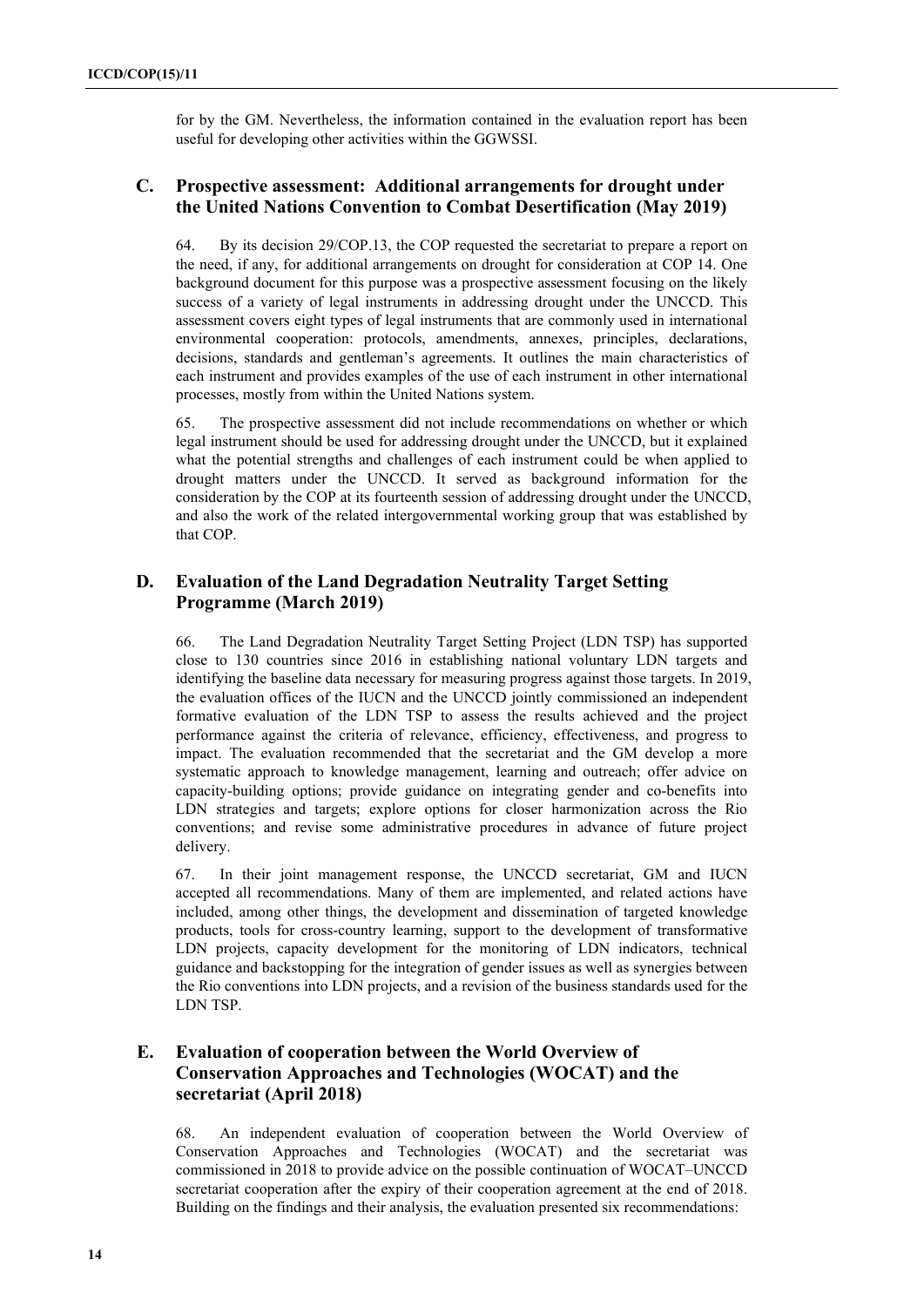(a) The secretariat and WOCAT should continue their cooperation on SLM best practices;

(b) The secretariat should use the UNCCD process to promote the importance and potential of collecting, sharing and using best practices;

(c) WOCAT should create tools to improve the access and use of the database at the country and, as possible, local levels;

The secretariat and WOCAT should ensure that the next phase of cooperation is founded on a jointly agreed framework of objectives and activities, and clear roles and responsibilities;

(e) The secretariat and WOCAT should establish a realistic budget for the cooperation and secure the needed resources in a timely manner;

The secretariat and WOCAT should cooperate with other development partners active in the SLM field and intensify their own joint efforts to enable crossfertilization, synergies and learning.

69. In their joint management response, WOCAT and the secretariat fully accepted all recommendations except the third one, which was partially accepted. Following up to the evaluation, the secretariat has facilitated access to the WOCAT online facility and encouraged Parties to submit new best practices.

70. Since 2018, the secretariat has fully participated in all WOCAT Steering Committee meetings in an advisory role. Through this involvement, the new WOCAT strategy (WOCAT 2020+) was fully aligned with UNCCD objectives and the needs of UNCCD stakeholders. All recommendations from the evaluation report mentioned in paragraph 66 above have been fully implemented.<sup>[5](#page-14-0)</sup>

#### **F. Evaluation of the Global Land Outlook (December 2017)**

71. The first edition of the Global Land Outlook (GLO) was published by the UNCCD secretariat in September 2017, and an independent evaluation was carried out soon after, with a focus on drawing out its strengths and possible weaknesses with a view to informing decisions regarding future editions and supplementary outputs. The evaluation made recommendations on intensifying the promotion of the GLO and cooperating with other relevant science-policy communication processes. For future editions of the GLO, it recommended that they are produced every four years, and that they will include in some form more in-depth regional analyses and further exploration of the key themes. Furthermore, the evaluation recommended an early outreach phase to ensure high-quality contributors and partners with a shared agenda, a widening of the (geographic) range of contributors, and provision of clear, early guidance relating to the contributors' input and referencing. Some experienced production bottlenecks were also addressed.

72. In the management response, the secretariat accepted or partially accepted all recommendations, and most follow-up actions (scheduling of the future editions, regional reports, early launch of cooperation and wider geographical coverage) have been completed.

### **IV. Evaluation Office: 2022–2023 work programme**

73. The proposed 2022–2023 UNCCD Evaluation Office work programme is presented in the table. This programme may be adjusted in the light of other tasks or further evaluation or assessment requirements assigned by the COP.

74. The UNCCD Evaluation Office has one professional staff funded from the programme support costs. An allocation from the UNCCD core budget is proposed for the

<span id="page-14-0"></span><sup>&</sup>lt;sup>5</sup> For a detailed report on the collaboration between the secretariat and WOCAT, please see document ICCD/COP(15)/CST/5.